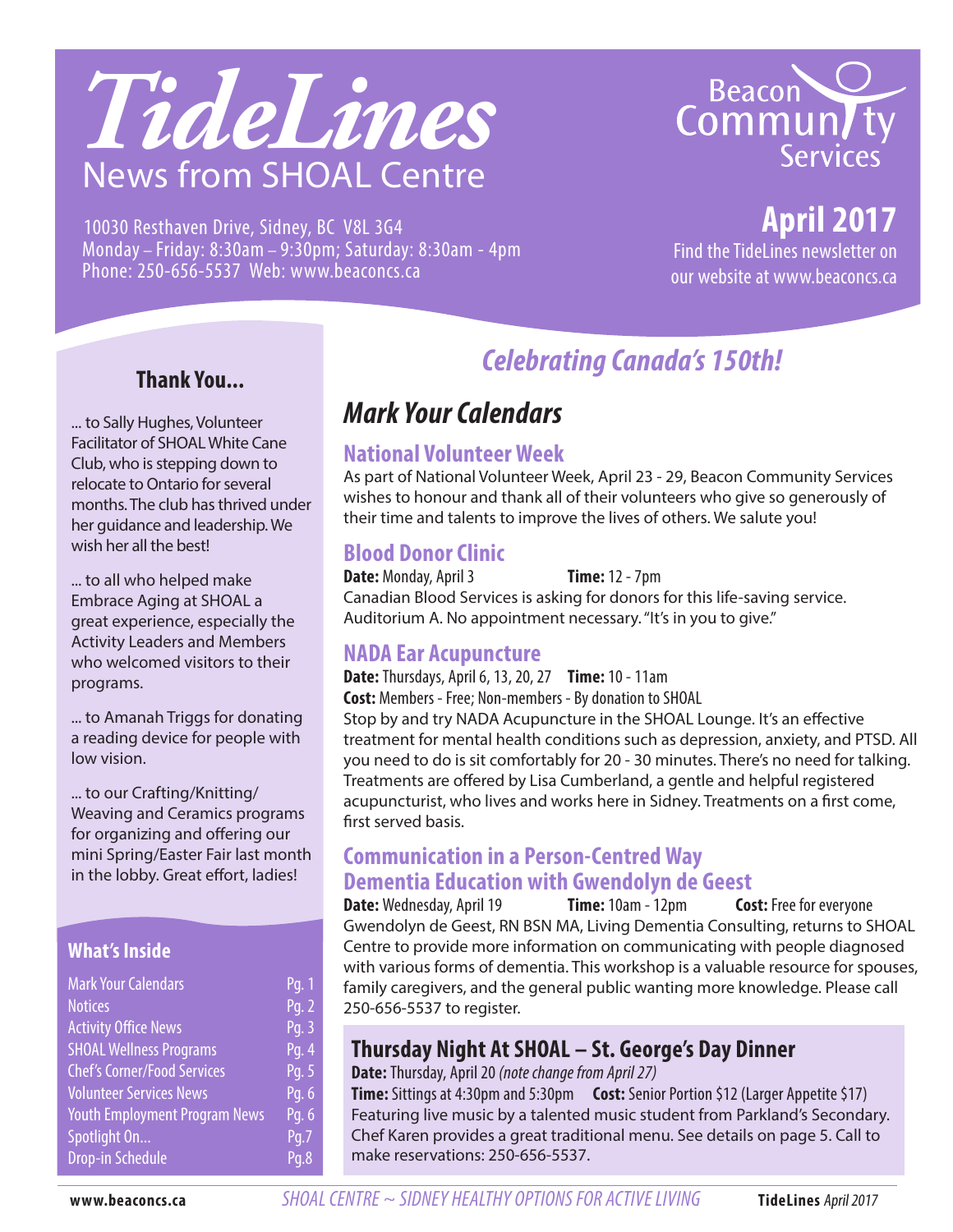

# *From the Director's Desk*

**Glenys Cavers, Director of Thrift Shops and SHOAL Centre**  *Beacon Community Services* Phone: 250-656-5537 ext. 102

E-mail: gcavers@beaconcs.ca

Volunteers are the heart of Beacon Community Services and we are thankful for what all of our volunteers do every day to help people and improve their lives. In April , we celebrate all of our volunteers during National Volunteer week with our annual volunteer appreciation luncheon on April 28 at SHOAL Centre. It is always a special event as we recognize long service volunteers and enjoy a fabulous lunch prepared by Chef Karen. I am looking forward to this special event and seeing our wonderful volunteers. As well, Chef Karen and her team will be busy in April with 2 special dinners celebrating Easter and St. Georges Day. Please refer to page 5 for details. Please call to register early as these dinners will fill up fast.

# *Notices*

#### **Easter Weekend Hours**

SHOAL Centre will be closed Friday, April 14 to Monday, April 17 inclusive. Our front doors will be open 11am - 7pm. The *Tides* at SHOAL Dining Room remains open all days for lunch and dinner. A special Easter Day dinner will be offered on Sunday, April 16. See menu details on page 5. Call to make a reservation.

#### **Diabetes Self-Management Program**

The Institute of Aging & Lifelong Health, University of Victoria, offers a free 6-session workshop for adults with diabetes at SHOAL Centre Tuesdays, April 4 - May 9, from 6 - 8:30pm. Gaining knowledge, skills and confidence can help people live a healthy life with diabetes. To register, call toll-free: 1-866-902-3767.

#### **Welcome Lions Clubs**

SHOAL gives the Lions Clubs a warm welcome as they host their Convention morning meeting in Auditorium A, Sunday, April 23. Service clubs contribute a great deal to our community, and we are grateful that the Lions Clubs contributes to the support of the Sidney White Cane Club.

### **Advance Voting Polls – BC Election**

Advance polling for the provincial election takes place at SHOAL Centre in Auditorium A, Saturday, April 29 and Sunday, April 30, 8am to 8pm. A final advance poll will be held Saturday, May 6. Election Day is Tuesday, May 9.

#### **Beacon Community Services Scholarships**

Each year, Beacon offers up to 4 scholarships of up to \$1500 each to graduating students from school districts 61, 62, 63 or 64 who demonstrate exemplary volunteerism/community service or leadership. If you know a deserving youth, encourage them to apply! The application deadline is end of day May 1, 2017. Please send applications to: Christina Rossano, Scholarship Applications, Beacon Community Services, 2723 Quadra St, Victoria, BC, V8T 4E5, or by email to crossano@beaconcs.ca (include Beacon Scholarships and your school district number in the email subject line.) More application information is on Beacon's website: www.beaconcs.ca/services-programs/children-youth-families/youth-family-services/.

#### **Special Thank You to Rotary**

The Sidney by the Sea Rotary deserve a heartfelt thank you for their willingness to provide seniors on a low income with SHOAL membership bursaries. Our hats off to you!

**SHOAL Activity Centre Annual Membership •** \$46 per year (approx. 12¢ / day!) • Memberships are non-refundable

- Reduced rates on drop-in programs and registered classes A 10% discount on facility rentals
- Includes a Beacon Community Services membership Use of free wireless internet
- 
- 
- Free seminars and workshops  **A** free coffee and scone or cookie on your birthday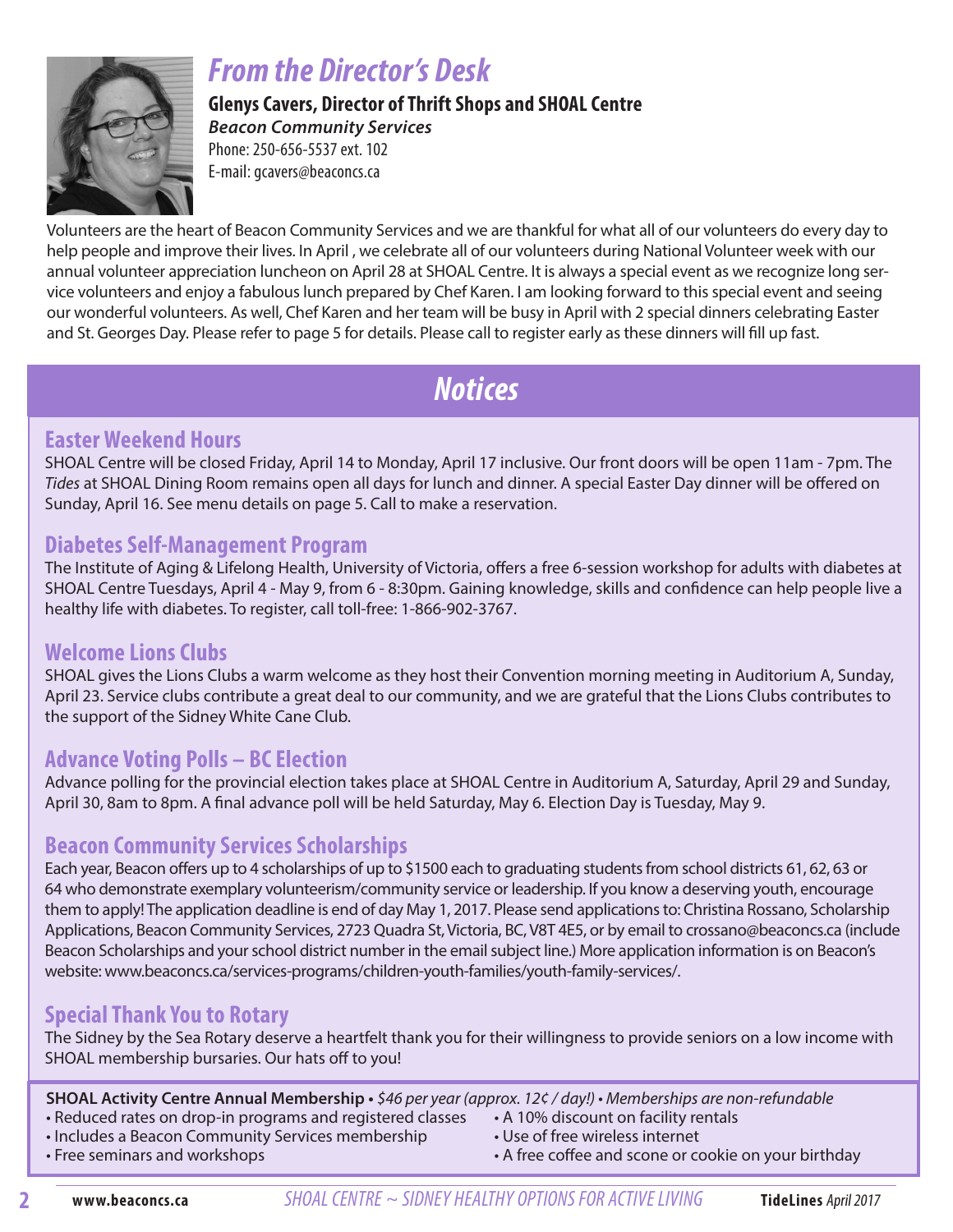# *News from the Activity Office*





**and Rental Coordinator** Phone: 250-656-5537 ext. 117 E-mail: jvanes@beaconcs.ca

**Anna Hudson, Activities and Rental Coordinator**

Phone: 250-656-5537 ext. 117 E-mail: ahudson@beaconcs.ca

#### *Call to Register for these Courses*

#### **Balance Booster, Fall Prevention**

**Date:** Tuesdays and Thursdays April 4 - May 11 (12 sessions) **Time:** 10 - 11am **Cost:** \$95

#### **NEW! Line Dancing for Beginners**

Put on your dancin' shoes and c'mon down to learn some line dance moves! We're working with the Victoria Ballroom Dance Society bring these lessons to you. Please call for more information.

#### **Watercolour Painting on Masa Paper**

**Date:** Thursdays, April 13 - May 11 (5 sessions) **Time:** 1 - 2:45pm **Cost:**  $$94.50 + a$  one time \$10 supply fee  $or$  \$18 Drop-in  $+$  \$2 supply fee Learn to create watercolour on Japanese art paper. See page 7.

#### **Tai Chi Qi Gong**

**Date:** Tuesdays, April 18 - May 23 (6 sessions) **Time:** 10 - 11am **Cost:** \$68; \$12 Drop-in

#### **NEW! Beginner Guitar Lessons**

**Free Demo:** Wednesday, April 26, 10:30 - 11:30am **Date:** Wednesdays, May 3 - 24 (4 sessions) **Time:** 10:30 - 11:30am **Cost:** \$40 Ever wanted to learn how to play the guitar? Register early so as not to miss these progressive lessons. Please bring your own tuned guitar.

#### **Introduction to Buddhist Meditation**

**Date:** Mondays (no class April 17, Easter Monday) **Time:** 6:30 - 7:45pm **Cost:** \$10.50 Drop-in

#### **Arts & Alzheimer's**

**Date:** Every Wednesday **Time:** 1:30 - 3:30pm **Cost:** \$10 suggested donation per class The Alzheimer Foundation offers this art and music program at SHOAL, a program you won't want to miss!

### *Drop-Ins to Note*

#### **Gentle Yoga**

**Tuesday Evening Gentle Yoga:** Tuesdays, April 25 - June 13, 6 - 7pm Call to register, minimum of 6 registrants to run evening yoga **Thursday Morning Gentle Yoga:** 9 - 10am (ongoing) **Friday Chair Yoga:** 12:30 - 1:30pm (ongoing – no class April 14) **Cost:** \$90 (8 sessions); \$12 Drop-in

#### **Practice Your Uke Drop-In**

**Date:** Thursdays **Time:** 9:30 - 11am **Cost:** Members - \$2; Non-members - \$3.50

# **Drop Into Your Imagination – Acrylic Painting with Dawn Ritchie**

**Time:** 6:30 - 8:30pm **Cost:** \$10 (class supply list can be picked up at reception)

# **Women's Song Circle with Jewel Spooner**

**Time:**  $2 - 3:30$ pm **Cost:**  $56$ 

**Saturday Sing-a-Long with Liz Taylor**

#### **Date:** Saturdays, April 8 and 22 **Time:** 2 - 3pm **Cost:** Members - Free; Non-members - \$2

#### **Come Listen to Music**

**Victoria Accordion Club:** Sundays, April 2 and 23, 11am - 3pm **Splinters Concert:** Tuesday, April 4, 2 - 4pm **Mendelssohn Choir: Mondays, 6:30 - 9pm** 

#### **Movie Nights**

**Date:** Friday, April 7: "We Bought a Zoo" Friday, April 21: "Sweet Home Alabama" **Time:** 7pm **Cost:** Members - Free; Non-members - \$2

#### **Computer Clubs** *(By Appointment Only)*

**Date:** Every Friday; Wednesdays, April 12 and 26 **Time:** 1 - 3pm Friday; 2 - 4pm Wednesday (Apple) **Cost:** Members - \$2; Non-members - \$3.50

#### *Health and Wellness Seminars*

#### **Nutrition Discussion: How Gluten and Modern Food Processing Contibute to Poor Health**

**Date:** Wednesday, April 5 **Time:** 1:30 - 3pm **Cost:** Members - Free; Non-members - \$3.50 Facilitator Angela Cuscianna, RHN. Call to register.

Come play **Euchre** on Monday evenings from 6:30 - 9:45pm and bring your friends. We're also looking for some savvy **Chess** players to start a Chess Club – call us at 250-656-5537 if you're interested.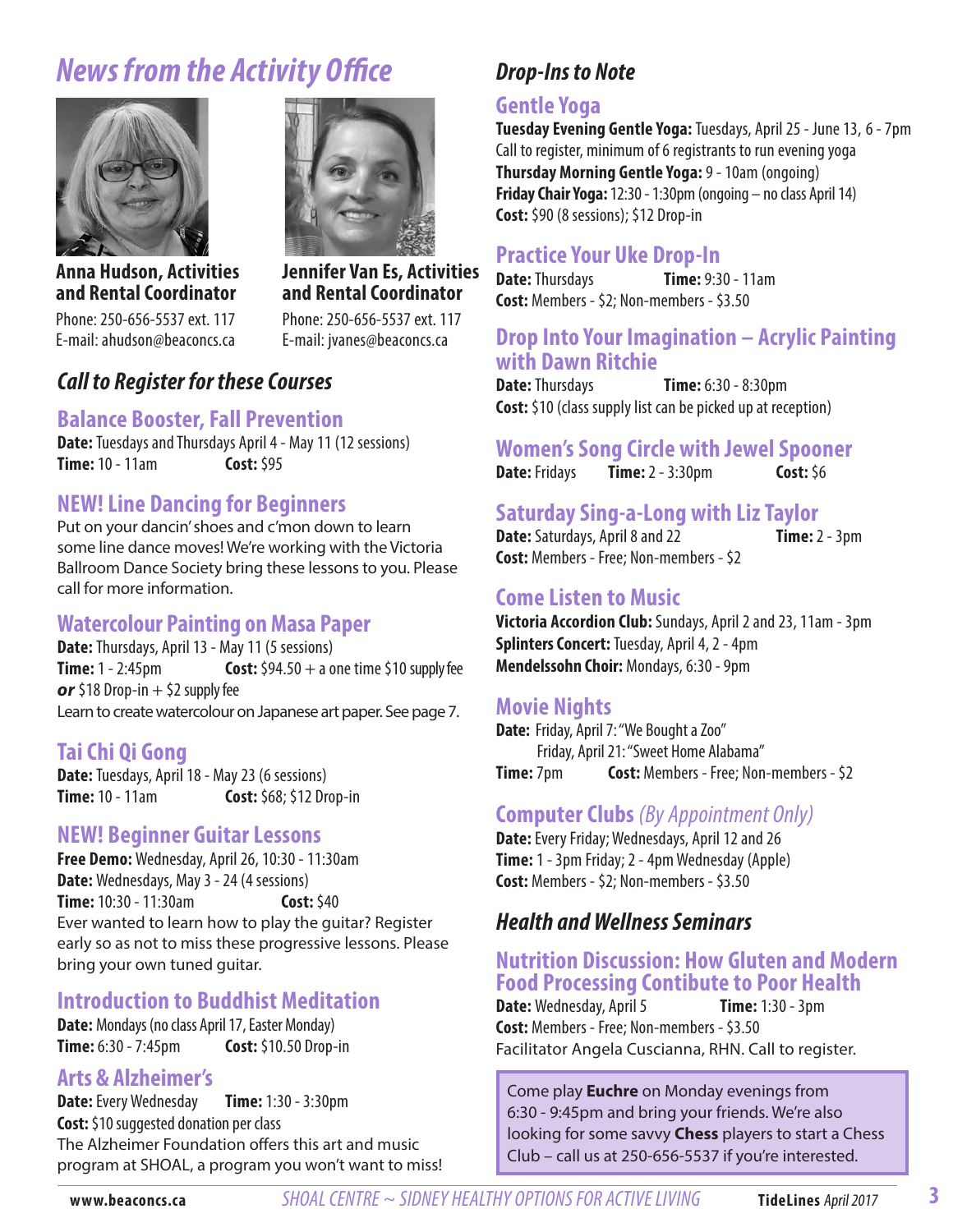### **Our Volunteer Photographers**

Beacon is very fortunate to have two wonderful volunteer photographers who help us capture images that help us tell others what our organization is all about. You've seen many of their images in the pages of TideLines. Here's a bit about what inspires Barbara Watson and Bob Orchard, our volunteer photographers.



Barbara Watson

"Early summer holidays playing on a placid lake in Ontario became a life long lifestyle of living aboard our various boats as home... and adventure. With BC as base, travel ranged from local coastal cruising and ocean sailing, then commercial fish packing, a short career in the Coast Guard, then entrepreneur/owner/operator of a local tour boat service.

I am one of the few women to have achieved a federal Master Mariner Home Trade captain's certificate. I raised my family aboard and I was fortunate to travel to many foreign ports. I have moved ashore now, but still enjoy travel, table tennis and photography.

I highly recommend this absorbing hobby. Photography can give you a reason to leave the house, learn new procedures and encourages you to try different challenges. I am also a member of the Sidney Shutterbugs Camera Club which gives further opportunities to socialize and to share images. The camera makes me look more and see better."

"It was in 1975 that I bought my Konica T3 camera and started taking photos. In the last 2 years I've developed more of a passion for photography after purchasing a better Canon digital camera and an assortment of lenses.

My second passion after photography is travelling. Over the last 40 years I've visited just over 70 countries. My most recent and more exotic holiday was an 18 day tour of Mongolia that I very much enjoyed.

I also take a lot of photos at the Shaw Ocean Discovery Centre, I'm the official photographer for the Sidney Lawn Bowling Club, I've done a couple of weddings, and I belong to the Sidney Shutterbug Club. I'm also a member of the Sidney Lions Club. You'll likely spot me down on the Sidney waterfront walkway with my camera taking photos of the wildlife. Retirement is good!"

### **SHOAL Wellness Programs**



Bob Orchard

**Be Well Clinic** checks blood pressure and glucose every Monday in Auditorium A, 1 - 2pm. Admission by donation.

**Better Breathers Program**, for those with breathing difficulties, is held the fourth Monday of each month in Auditorium B. The next meeting is Monday, April 24, 1:30 - 3pm. For information please call Kelly Ablog-Morrant at the BC Lung Association at 1-800-665-5864.

**Dementia Caregivers' Support Group** for those who are caring for someone with a diagnosis of dementia or Alzheimer's, meets the 2nd Wednesday of the month, 1:30 - 3pm. The next meeting is Wednesday, April 12.

**Free Legal Clinic** held on the first Thursday of each month, 1 - 4pm. Book your 30 minute appointment in advance by calling us at 250-656-5537. The service is provided by Gordon W. Benn, Senior Partner of Perlman, Lindholm, Barristers and Solicitors. The next clinic is Thursday, April 6.

White Cane Club meets at SHOAL for those with vision impairment, on the first Thursday of each month. The next meeting is Thursday, April 6, 1:30 - 3pm. Suggested donation of \$2 towards refreshments. Guest speaker is Rachel Penny, Estetician.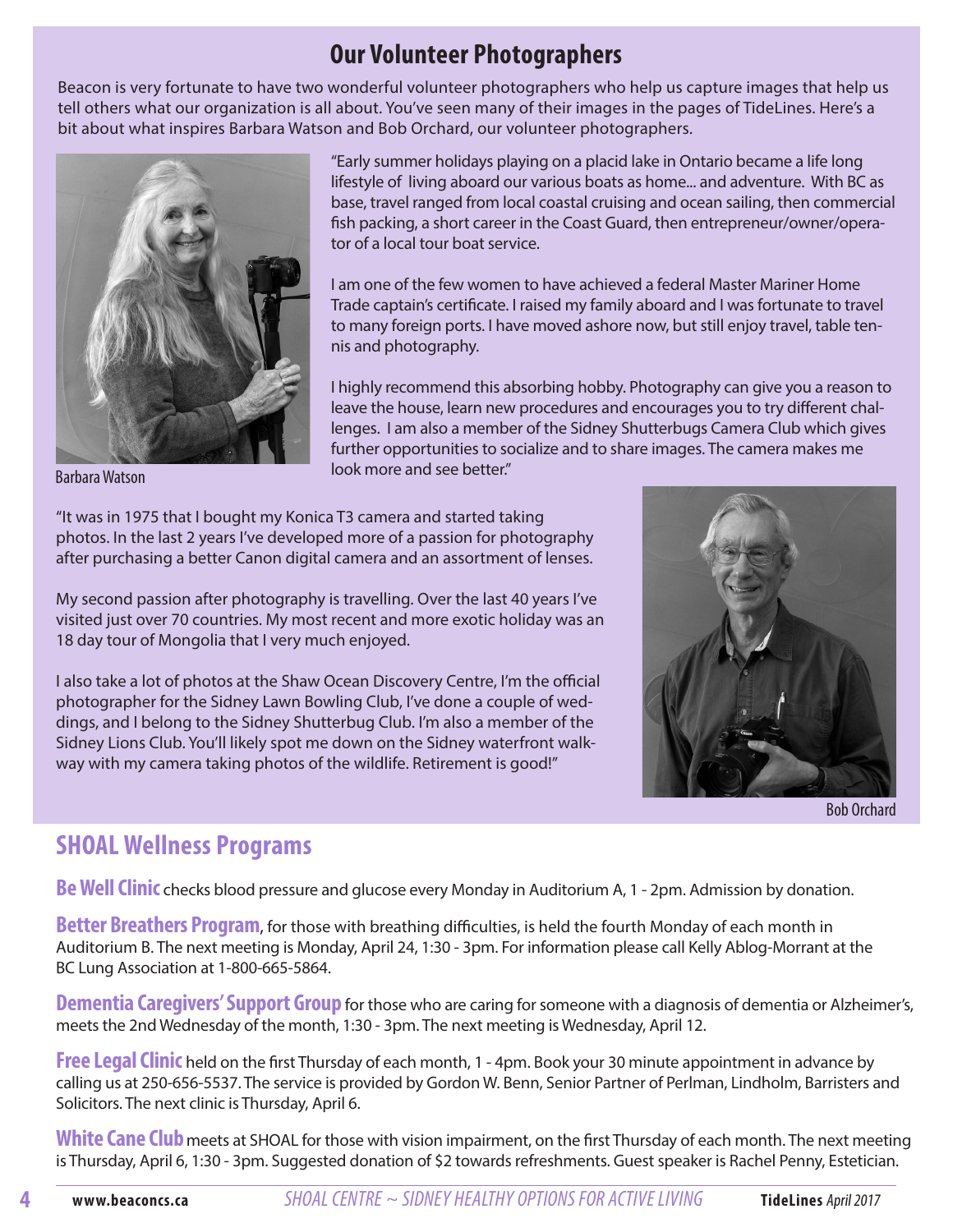

# *Chef 's Corner*

**Chef, Karen Taylor** Phone: 250-656-5537 ext. 107 E-mail: chef@beaconcs.ca

Our days are longer and it seems we are on the verge of our early summer season. However, until we celebrate Easter, it still seems like spring, even if the weather is warming up. April is one of the special months here at SHOAL since we celebrate **National Volunteer Week** at the end of the month. Beacon Community Services is so grateful for its over 500 volunteers throughout the Victoria area.

Here at SHOAL, Beacon hosts a large volunteer recognition lunch each year to honour these hardworking individuals who give so generously of their time and skills. There are many volunteers who help us set up for events, and complete tasks that we would be hard-pressed to do without their assistance. To those we give a warm hug, and say we appreciate you more than you know!

And these include our wonderful Tuck Shop Volunteers who show up Monday to Friday to sell many cups of coffee, baked scones, cookies and snacks, from 9am until 3pm. This service allows everyone from program goers to residents and visitors in the building to enjoy a restful (and delicious) pit stop, or a refreshing bottle of cold water or juice after (or during) a good fitness workout.

Last, but not least, Easter is on the agenda this month. Our Easter Sunday Brunch and Dinner are two meals that are always well attended every year. Here is the menu for our Easter Dinner:

#### **Easter Sunday Dinner April 16**

**Baked Ham with Pineapple Sauce Scalloped Potatoes Red Pepper Corn Niblets**

#### **Lemon Cupcakes**

4:30 - 6pm \$12 • (Bigger appetites \$17) Reservations accepted: 250-656-5537

Happy Easter from Chef Karen and the SHOAL Centre Food Services team!

# **SHOAL Activity Centre Members' Birthdays**

If you are a current SHOAL Activity Member, you can drop by on the day of your birthday to receive a gift certificate for a free hot beverage and a cookie or scone at the Tuck Shop. Come during the week preceding a Saturday or Sunday if you have a weekend birthday. We would love to acknowledge your special day!

## **A Night at SHOAL St. George's Dinner Thursday, April 20**

*Live Music Entertainment!*

Steak and Kidney Pie • English Chips

Or

Shepherd's Pie • Mushy Peas

Black Forest Cake

Senior Dinner \$12; Bigger Appetite \$17 (Meal Cards Accepted + \$2)

Please call 250-656-5537 to make reservations. Sittings at 4:30 and 5:30pm.

*Tides* **at SHOAL Dining Room** is open seven days a week for lunch (12 - 1:30pm) and dinner (4:30 - 6pm). The public is welcome and reservations can be made by calling the main SHOAL number: 250-656-5537.

### **Dining Room Prices for Meals & Meal Cards**

|                       | <b>Single Meal</b> | <b>Cards for 15 Meals</b><br>(save \$1 per meal) |  |  |  |  |  |  |
|-----------------------|--------------------|--------------------------------------------------|--|--|--|--|--|--|
| Senior Lunch*         | \$8                | \$105                                            |  |  |  |  |  |  |
| <b>Senior Dinner*</b> | \$11               | \$150                                            |  |  |  |  |  |  |

#### **\*For Bigger Appetites: Lunch \$10; Dinner \$15**

All prices include tax, and gratuities are gratefully declined. Refund Policy: We regret that we are unable to issue refunds for meals remaining on unused cards.

### **Easter Special at the Tuck Shop**

Food Services will sell Easter mini cupcakes at the Tuck Shop on Thursday, April 13, celebrating the approach of the Easter long weekend. \$0.50 each or 3 for \$1.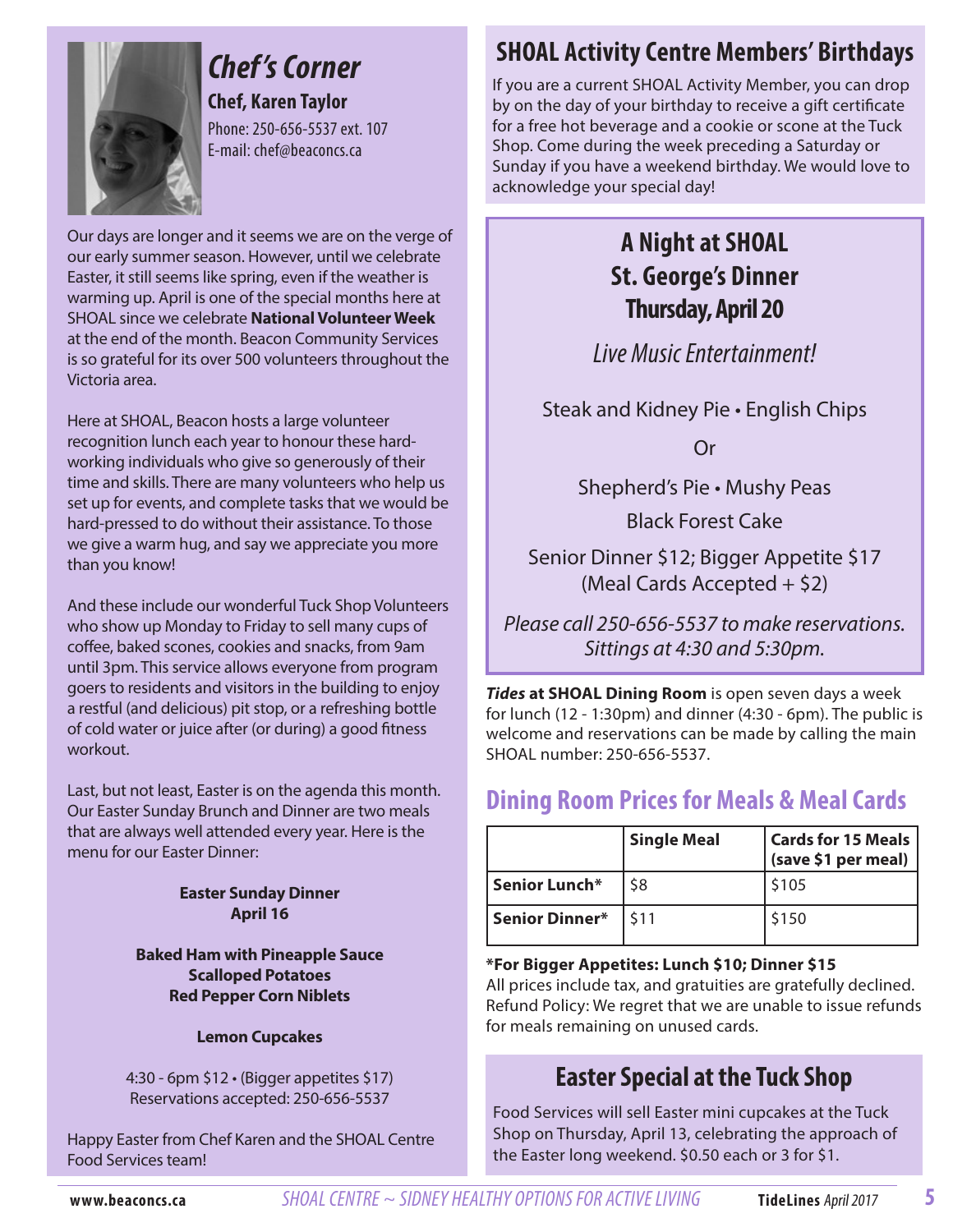

# *Volunteer & YEP News*

**Sara Lawton, Volunteer Services & YEP Coordinator** 

Phone: 250-656-5537 ext. 118 E-mail: slawton@beaconcs.ca

#### **YEP News**

#### *Need Help Around the Yard? Hire a YEP Student!*

YEP students provide clients with affordable help around their homes or businesses, and assists seniors who are looking for help with their computers and tablets. Students are available in a variety of fields including yard work, cleaning, clerical, pet care and more. For more information contact Sara Lawton by email at slawton@beaconcs.ca, or call 250-656-5537, ext. 119.

# **Now Recruiting**

#### *Volunteering with Seniors*

It is a rewarding experience to volunteer with seniors in Beacon's Senior Housing, and there are many activities that volunteers and seniors may share. Volunteers try to appeal to the senior's interests and hobbies, or share some of their own! These might include: reading the newspaper, sewing, board games, gardening, knitting, walks, looking at photo albums, musical instruments, manicures, sing-a-long, scrapbooking, watching tv, and more.

#### *Tuck Shop Attendant*

The Tuck Shop is a gathering place for over 1,000 members and residents who enjoy programs and activities at SHOAL Centre, or just drop by for coffee and a snack. Tuck Shop Volunteers are the smiling faces that welcome everyone, and also maintain a supply of coffee, tea, cookies, and scones, and handle cash sales of drinks and goodies.

#### *Minds in Motion Assistants*

Minds in Motion is a gentle fitness program for people in the early stages of Alzheimer's disease or other dementia, attending with a friend, family member or caregiver. Minds in Motion assistants accompany participants to ensure they are included and have an enjoyable experience. Volunteers must be able to participate in the activities.

### **Welcome New Volunteers**

**Medical Drive:** Christine Aske, Linda Horne **Volunteer Visitor:** Christine Aske, Linda Horne, Joan Ormiston

**Income Tax:** John Gormley, Carolyn Joseph-Pasin, Ian Robertson

**SHOAL Activities:** John Blomfield

#### **Deb Greenaway, Direct Volunteer Services Coordinator**

Phone: 250-656-5537 ext. 106 E-mail: dgreenaway@beaconcs.ca



**"Coffee's On"** Drop-in coffee morning for our Volunteer Drivers and Schedulers is on the first Tuesday of every month. Drop by the Lounge anytime between 10am and noon this month. The next date is **Tuesday, April 4.** Hope to see you there!

# **Volunteers News**

#### *Better at Home*

Join us at a Community Forum presented by members of The Hoarding Education and Action Team (HEAT).

#### **When Clutter Becomes Hoarding**

Wednesday April 5 3:00-5:00pm (join us at 2:30 for networking and refreshments)

Silver Threads Service Saanich Centre • 286 Hampton Road Everyone is Welcome – please bring your questions!

Please register in advance for this free event: tracyryan@silverthreads.ca If you have questions, call 250-658-3264

Sponsored by the Saanich and Peninsula Better at Home Program partners: Broadmead Care, Saanich Volunteer Services, Beacon Community Services, and Silver Threads Service

# **Sidney Single Seniors 55+**

Are you 55 or older and single? The Sidney Single Seniors 55+ might be the perfect fit for you. There are presently about 100 members, both men and women. There are numerous activities, including regular coffee meetings, bowling, ferry trips, morning walks, and picnics. Annual membership is \$15. To help you decide, please feel free to drop in to one of the meetings or attend one of the monthly lunches or dinners out.

The next regular meeting will be Wednesday, April 19, at 2pm in Auditorium B, SHOAL Centre, followed by guest speaker Dr. Edward Ishiguro on the subject of common food-borne pathogens. Our next meal out will be lunch at Beacon Landing Restaurant, 2537 Beacon Avenue, Sidney, on Wednesday, April 26 at 12pm.

For more information call Gillian Else at 250-656-3971.

**6**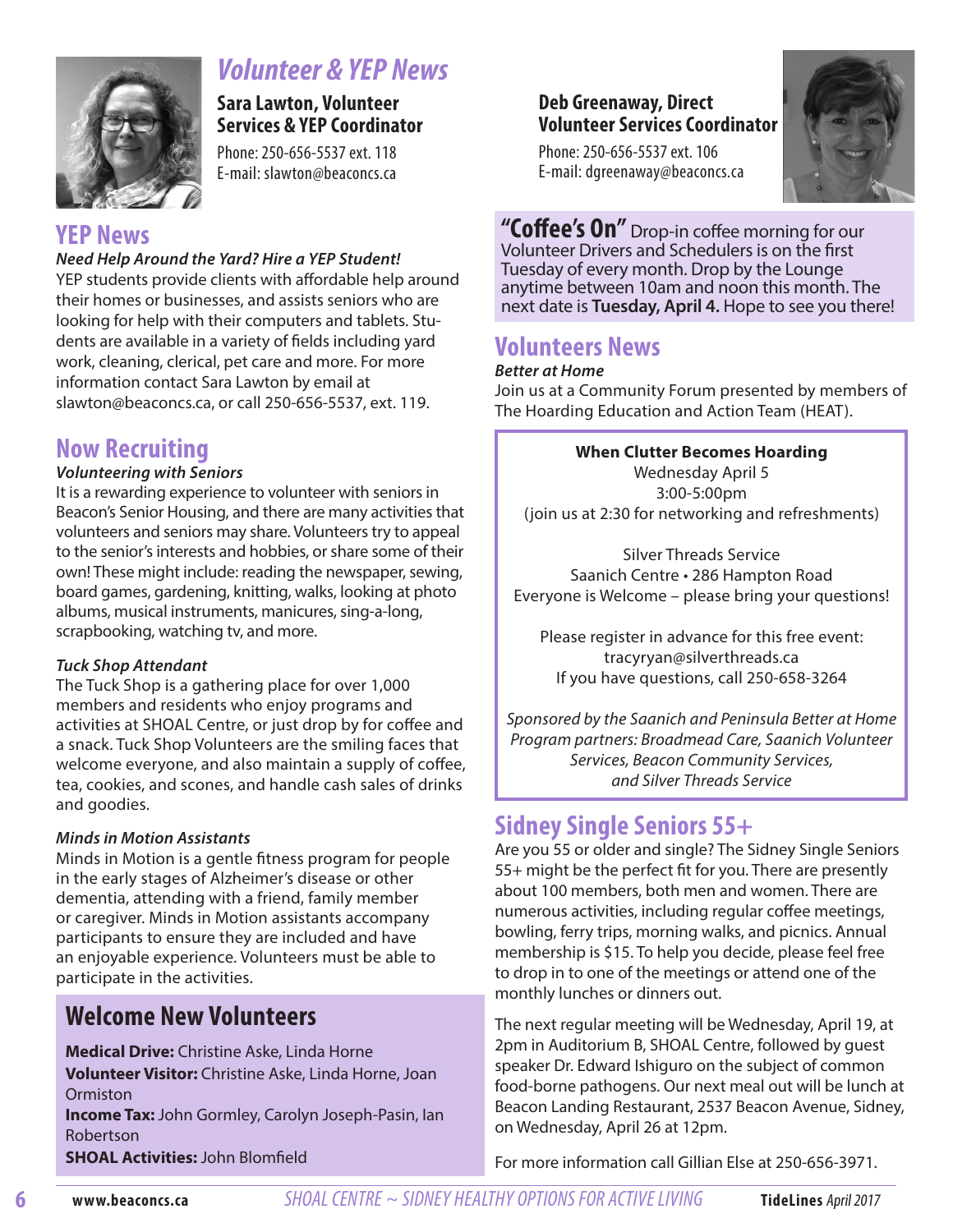# **Spotlight On:** *Art and Creativity at SHOAL*

One of the perks as we age and retire is having more time to spend in creative pursuits. This month we feature a number of art activities at SHOAL that are affordable, fun and keep your creative juices flowing. Whether you are an absolute beginner or an established artist, there is a painting class that will suit your needs. In all of these activities, everyone supplies their own equipment.

For drop-in activities, which are non-instructional, there is a Volunteer Activity Leader who collects fees and helps newcomers to the group settle in. With April being Volunteer Appreciation, we extend a special thank you to these volunteers who make these sessions possible. For registered classes with an Instructor, various fees will apply.



#### **Drop Into Your Imagination – Acrylic Painting**

Thursdays, 6:30 – 8:30pm: an evening drop-in with an artist instructor who inspires and guides your painting experience. \$10 per class and bring your own supplies. Artist/Instructor is Dawn Ritchie.



**Oil/Acrylic Painting**, Mondays, 9am – 12pm: drop-in group that paint using the individual's choice of medium and subject. Member and Non-Member drop-in fees apply. Activity Leader is Karen Pike.

**Pacific Palettes**, Tuesday, 1 – 4pm: a Members' only closed group, but if you are interested, call the Centre and we can check with the group to see if space is available. Activity Leader is Sharon Malcolm.

**Sidney SHOAL Portrait Painters**, Wednesdays, 1 – 4pm: a live face model is present which artists paint using mediums including charcoal pencil, pen and ink, watercolour, acrylic, etc. The model is given a choice of one of the completed paintings at the end of the class, in lieu of payment. If you would like to model for this group, call the Centre. Member and Non-Member drop-in fees apply. Activity Leader is Angela Montanti.

#### **Watercolour Painting on Masa Paper**

Thursdays, 1 - 2:45pm (see page 3 for details): join Richard Wong and learn to create uniquely attractive watercolour on Japanese art paper.

Richard Wong is a professional wildlife, pet and mural artist based in Victoria, BC. His unique watercolours on Japanese art paper are well recognized locally and abroad.

Richard uses his background in the traditional Chinese brush and

contemporary western methods to create a style that is attractive, spontaneous and easy to learn. Combined with his entertaining classroom demeanour, you will have a supportive, fun and stress free learning environment where all levels are welcome to explore and learn.

For more information about Richard and his art visit: http://richardwongwatercolors.ca



**www.beaconcs.ca** *SHOAL CENTRE ~ SIDNEY HEALTHY OPTIONS FOR ACTIVE LIVING* **TideLines** April 2017

**7**